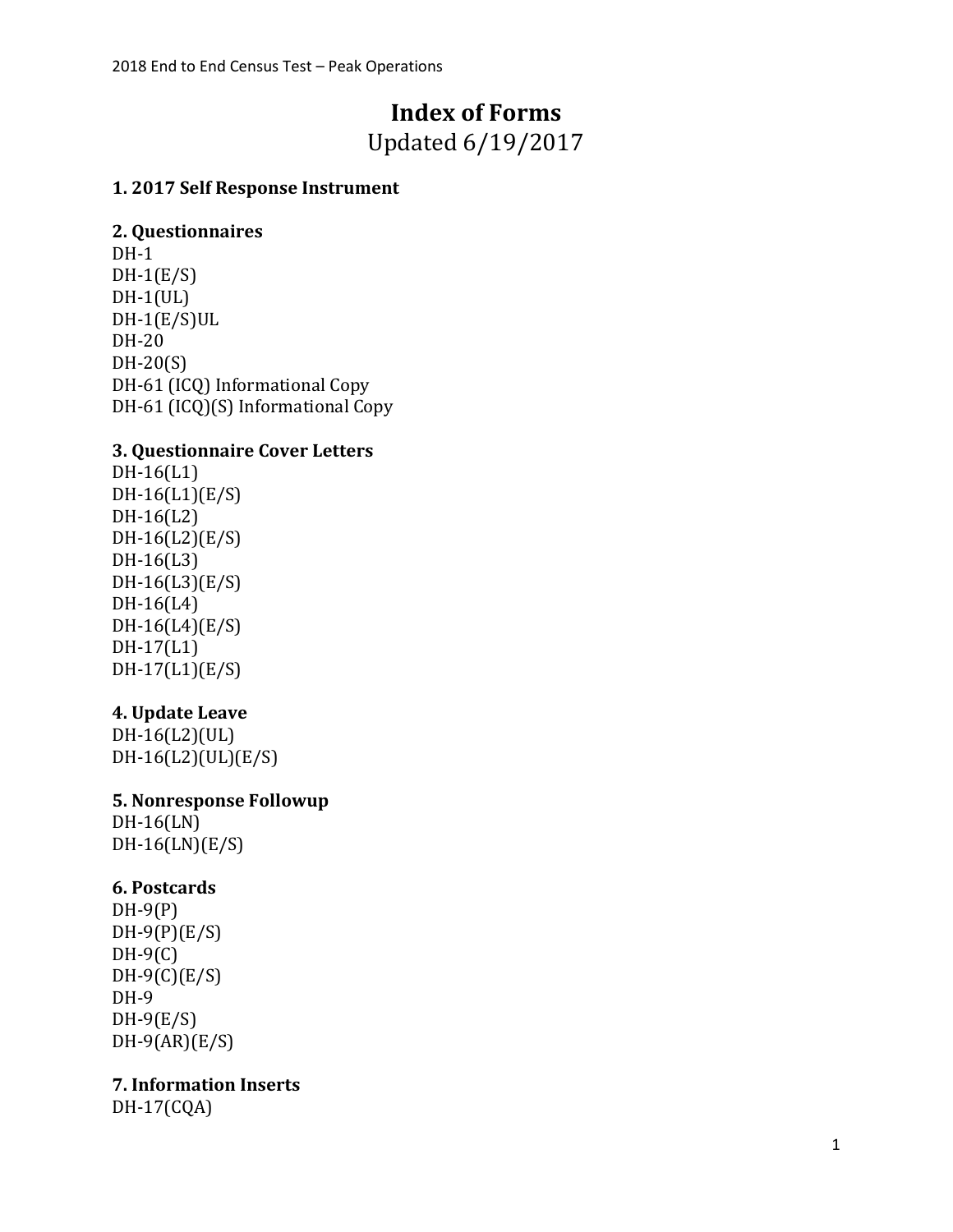DH -17I (E/S) DH -17I (E/S)P1

#### **8. Envelopes**

 $DH-5(E/S)$ DH -5(GQ) DH -5(eResponse) DH -6A(IN) (UL) (E/S) DH-6A(IN) DH -6A(IN)(E/S) DH -6B(IN)(E/S) DH -6A(1)(IN)(E/S) DH -8A DH -8A(E/S) DH-40 DH -40(S) DH -40(GQ )

## **9. Brochure s**

DH -1183 GQE DH -1184 SBE

#### **10. Group Quarters Facility Manager Letter s**

DH -18(eResponse) DH -18(GQ) DH -30(L)(FM)(E/S) DH -30(L)(HC)(E/S) DH -30(L)(SH)(E/S)

#### **11. Confidentiality Notice**

DH -31(GQ)(E/S) DH -31(UL)(E/S)

#### **1 2. Field Materials**

DH -26(E/S) DH -28(E/S) DH -28(MU)(E/S)

#### **1 3. Reinterview Form**

DH -941(GQE)

**1 4. Living Quarters Flashcard** DH -1028.4

DH -1028.4(S)

#### **1 5. Enumeration Records**

Group Quarters Enumeration Record